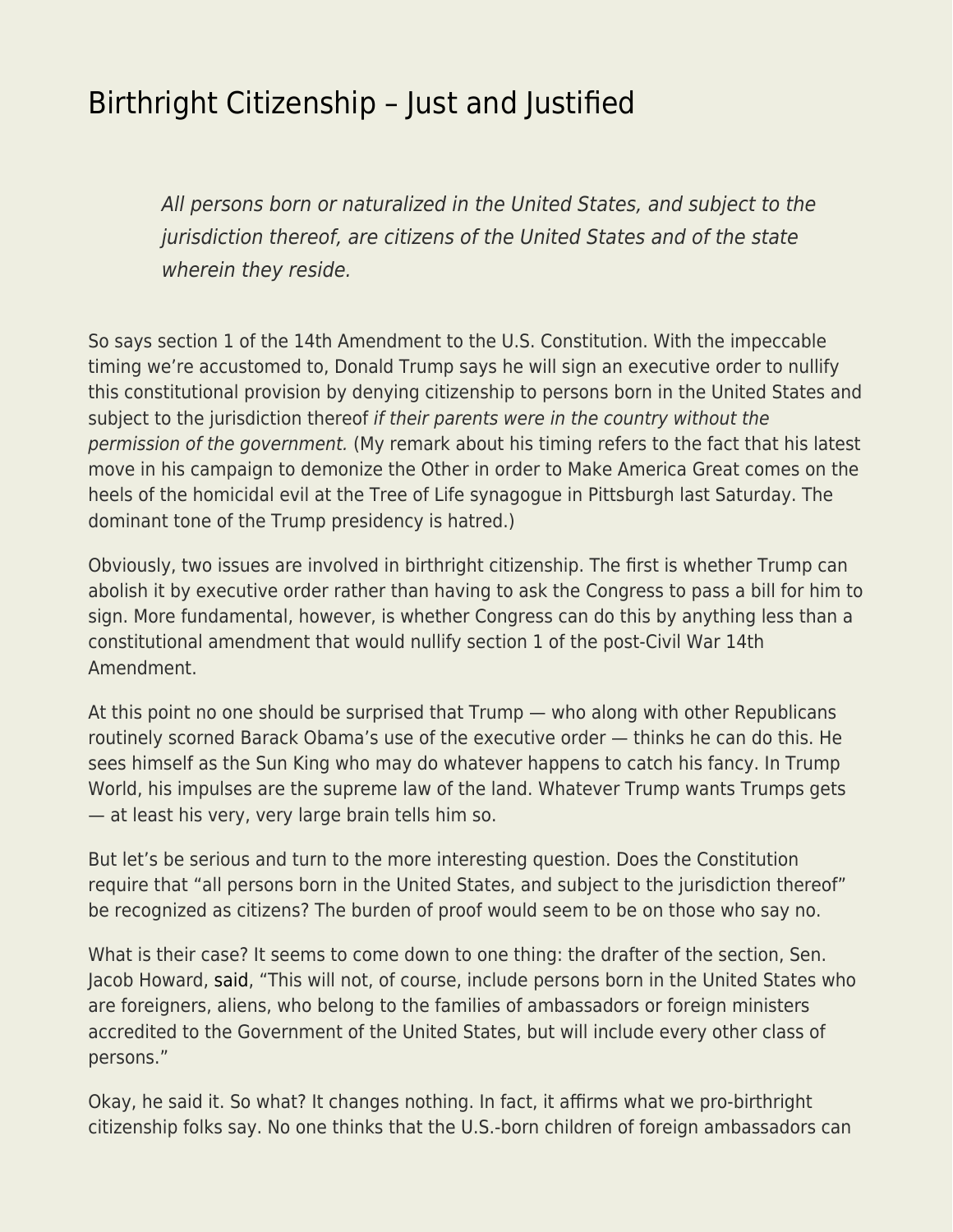claim citizenship; they are not under the jurisdiction of the U.S. government. Howard used the word "alien" merely as a synonym for U.S.-born "foreigners … who belong to the families of ambassadors or foreign ministers accredited to the Government of the United States." Howard said nothing about immigrants, either legal or illegal. (There were no illegal immigrants in those days.) The Howard quote is a nothingburger.

But even if he had listed illegal immigrants, he did not put such language in the section, and so it was not approved by members of Congress or ratified by the state legislators. Whether one uses the standard of original intent or contemporary common understanding, why should Howard's words have any force whatever? It's not as though "all persons" was an arcane technical phrase or term of art.

Lysander Spooner told us why Howard's statements are of no import in his extraordinary book [The Unconstitutionality of Slavery](http://oll.libertyfund.org/titles/spooner-the-unconstitutionality-of-slavery-1860) (1860). I commend this book to the constitutionalists of all parties. Spooner, [like me,](https://www.amazon.com/Americas-Counter-Revolution-Constitution-Sheldon-Richman/dp/0692687912/ref=sr_1_6_twi_pap_2?ie=UTF8&qid=1541012104&sr=8-6&keywords=american%27s+counter-revolution) was no fan of the Constitution, but he showed in his book that those who do revere it ought to see that they may have embraced a position  $-$  namely, that slavery was constitutional  $-$  that by logic they ought to have rejected if they were to be true to their devotion in the Constitution. Spooner had slavery in mind. I contend that section 1 of the 14th Amendment is subject to the same sort of arguments Spooner made about the allegedly pro-slavery provisions.

Spooner exhaustively demonstrated, among other things, that the infamous "three-fifths" clause, which said that only "three fifths of all other persons" were to be counted for purposes of taxation and congressional representation, did not indicate a constitutional sanction of slavery. (Other provisions were also used to make the specious argument, but Spooner dispatched them as well.)

Working from a background of natural law, natural justice, and self-ownership, Spooner noted that the Constitution purported to, quoting the preamble, embody the ratifiers' intention to "form a more perfect Union, establish Justice, insure domestic Tranquility, provide for the common defence, promote the general Welfare, and secure the Blessings of Liberty to ourselves and our Posterity." (He would not have had to believe the preamble to hold the constitutionalists to these stated objectives.) Thus, Spooner argued, the Constitution's several provisions must be read in the light of those objectives unless the language ["be irresistibly explicit."](http://oll.libertyfund.org/titles/2206#Spooner_1487_272)

Note that Spooner was not saying the Constitution could not possibly contain anti-freedom provisions. It could and it does. Rather, he was saying that where the language permits a pro-freedom interpretation, that is how it must be read because of the Constitution's own purported objectives. Anti-freedom provisions must be irresistibly explicit. Ties go to the libertarian because "we cannot unnecessarily place upon the constitution a meaning directly destructive of the government it was [[purportedly\]](https://www.amazon.com/Americas-Counter-Revolution-Constitution-Sheldon-Richman/dp/0692687912/ref=sr_1_6_twi_pap_2?ie=UTF8&qid=1541012104&sr=8-6&keywords=american%27s+counter-revolution) designed to establish." (For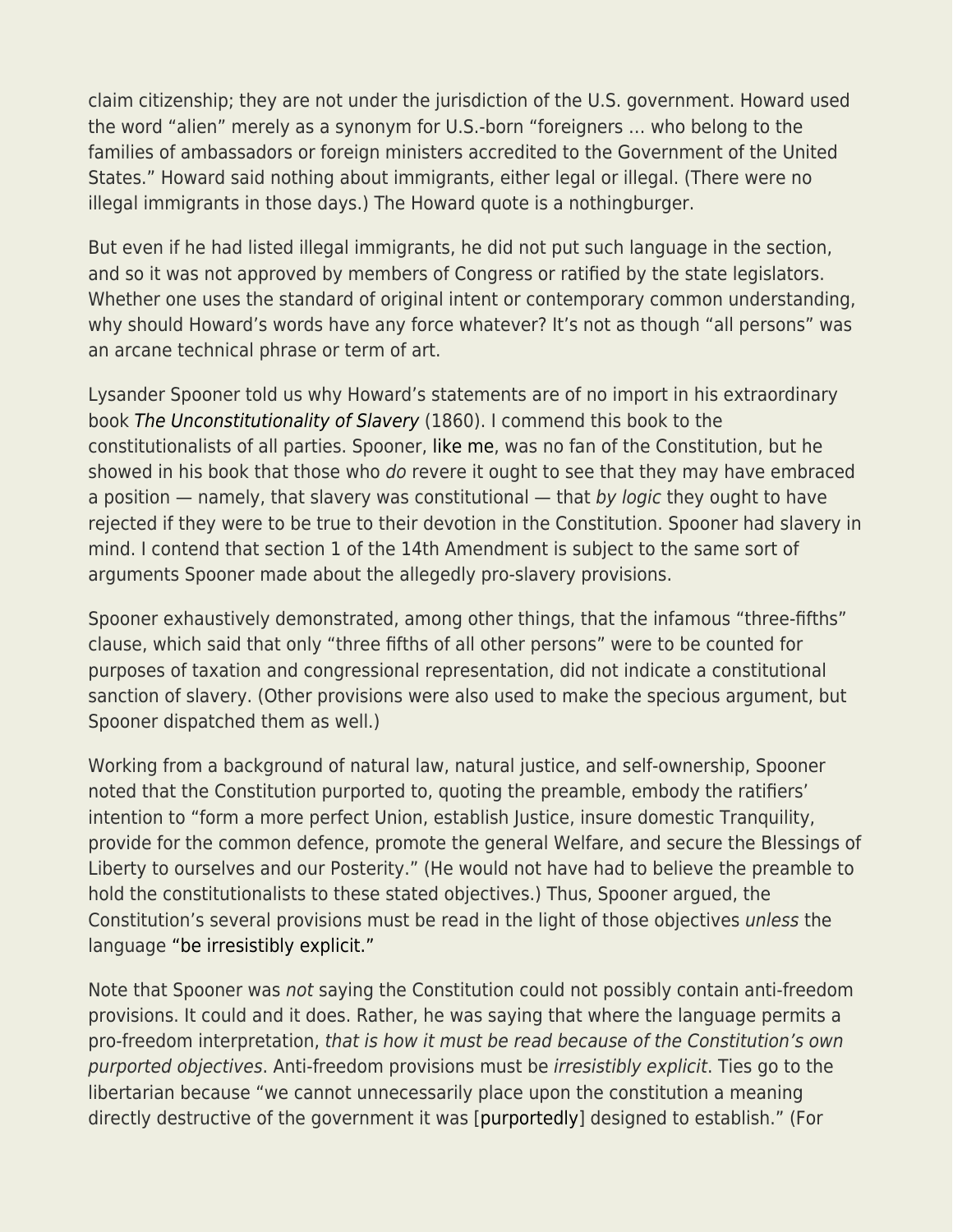more on Spooner and the Constitution, see Roderick T. Long's ["Spooner Defended"](http://oll.libertyfund.org/pages/lm-spooner) and ["Inside and Outside of Spooner's Natural Law Jurisprudence."](http://praxeology.net/Spooner-Krakow.doc))

Now let's turn to Spooner's specific argument about the three-fifth clause because it is almost exactly on point in the matter of birthright citizenship. The three-fifths clause contrasts "free persons" and "all other persons." The pro-slave constitutionalists said this proved that the latter phrase had to be read to mean slaves, thus sanctioning slavery. But Spooner makes mincemeat of this argument.

"The English law had for centuries used the word 'free' as describing persons possessing citizenship, or some other franchise or peculiar privilege—as distinguished from aliens, and persons not possessed of such franchise or privilege," Spooner [wrote.](http://oll.libertyfund.org/titles/2206#Spooner_1487_261) "This law, and this use of the word 'free,' as has already been shown, (Ch. 6,) had been adopted in this country from its first settlement." In other words, that was the common meaning of the term, and nothing in the Constitution set out a different one. Thus as a correlative to "free," "all other persons" should have been taken to mean resident noncitizens, so-called aliens rather than slaves. Again, the Constitution's stated purposes forbade anyone from imposing a different, anti-freedom, anti-natural-justice meaning no matter what the drafter had in mind. They could have written "slaves," but they didn't. (Spooner earlier in his book showed that slavery violated the colonial charters, state constitutions, and Articles of Confederation regardless of law had been passed.)

Spooner also had [much to say](http://oll.libertyfund.org/titles/2206#Spooner_1487_266) about the pro-slave argument that went outside the Constitution to define "free persons" as correlative to "slaves":

> If we are obliged (as the slave argument claims we are) to go out of the constitution of the United States to find the class whom it describes as "all other persons" than "the free," we shall, for aught I see, be equally obliged to go out of it to find those whom it describes as the "free"—for "the free," and "all other persons" than "the free," must be presumed to be found described somewhere in the same instrument. If, then, we are obliged to go out of the constitution to find the persons described in it as "the free" and "all other persons," we are obliged to go out of it to ascertain who are the persons on whom it declares that the representation of the government shall be based, and on whom, of course, the government is founded. And thus we should have the absurdity of a constitution that purports to authorize a government, yet leaves us to go in search of the people